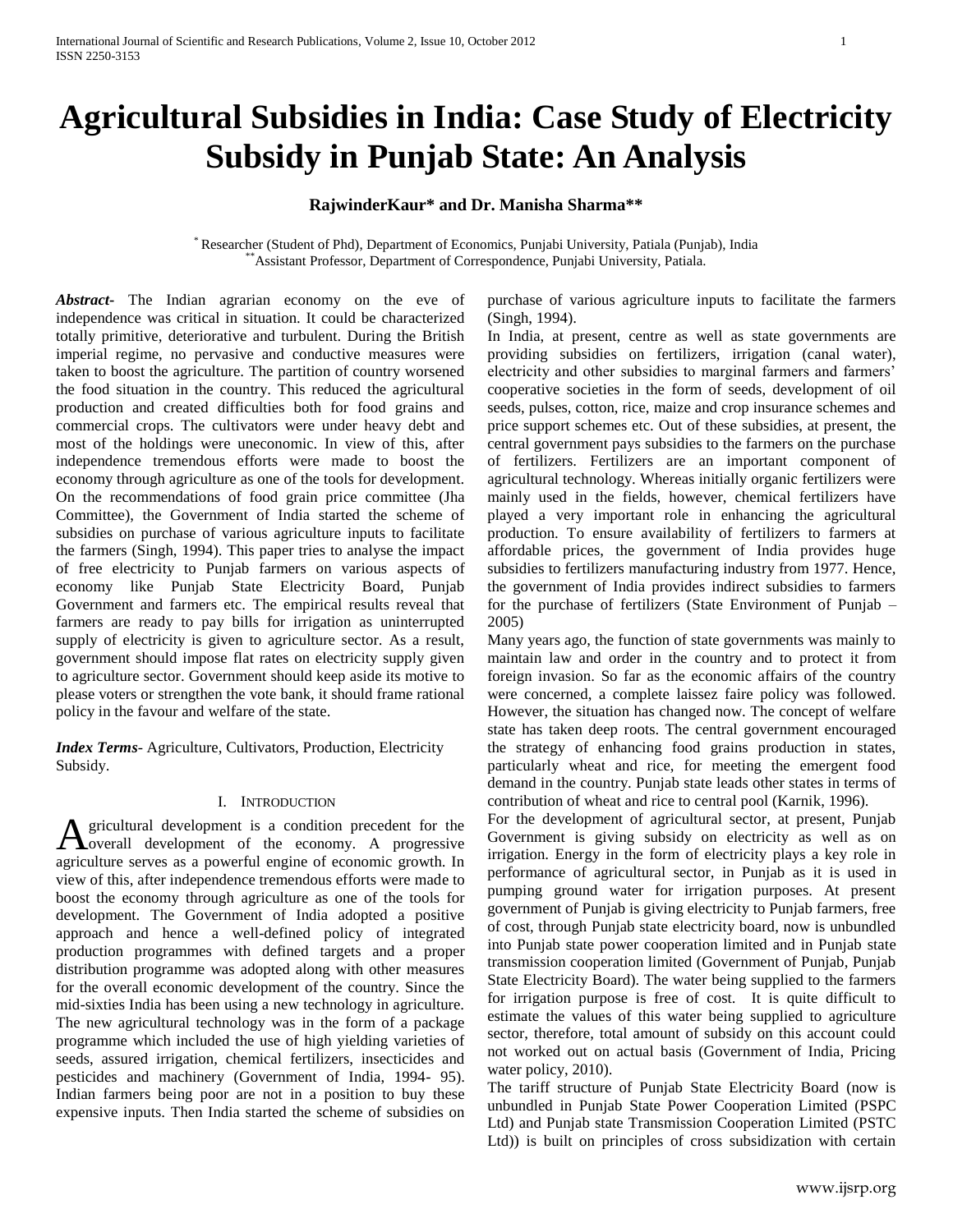categories of consumers (commercial and large industry) subsidizing other categories (agricultural pump sets and domestic). The tariff for agricultural pump sets is quite low till 1996-97. But in February 1997, the power supply to agricultural pump sets is made free. In the 'Election Manifestos' issued by the ShiromaniAkali Dal and Indian National Congress Committee (I)Punjab issued from time to time before the elections, the electricity supply to the Agricultural Pump sets (AP) consumers in the State is given free of cost from 14.2.1997 to 31.3.2002 by Punjab Government leading by ShiromaniAkali Dal (Badal) and again the then Chief Minister of Punjab, of Indian National Congress Committee (I), Capt. Amarinder Singh announced the subsidy in the shape of free power to farmers in Punjab from 15th August, 2005 'Indian Independence day' which is still continued.

In addition, the free electricity supply has also been given to some domestic consumer's i.e. Scheduled Caste (SC) domestic consumers, having connected Load of 300/500 watts. The Punjab Government, later on, also decided to give free electricity supply up to 200 Units per month to Non Scheduled Caste/Below Poverty Line (SC-BPL) domestic consumers (DS) with connected load up to 1000 watts with effect from December 1, 2006. These facilities have been allowed by the Punjab Government by way of giving Subsidy to the consumers through Punjab State Electricity Board.

In this paper, an attempt is made to analysis the electricity subsidies given by Punjab government to agriculture sector. The following section presents a review of related literature. The next section describes the methodology used for analysis. The succeeding section briefly reviews the electricity subsidy given to Punjab farmers, cost of production, sale of electricity to agriculture sector, financial position of Punjab State Electricity Board (PSEB) and fiscal deficit of Punjab Government and the next section deals with primary survey in Punjab state. The last section gives the conclusion and policies suggestions of the study.

## II. REVIEW OF LITERATURE

An attempt is made to analyse the nature of the work done during the past in the related field. Mukherji, (1990) tried to examine economic of electricity subsidy in West Bengal. He has conducted a study to describe the electricity subsidy in West Bengal. The author found that electricity subsidies benefit only big farmers than that of the small size category farmers. The author suggested that electricity subsidy should be given to small size category farmers only. Howes, (2002) tried to examine the distribution pattern of electricity subsidy and conducted a study to show the distribution pattern of electricity subsidy in farmers of Karnataka State. The author concluded that electricity subsidies are regressive because large size category farmers are much more likely to have pump sets than small size category farmers and because large size category farmers with pumps use more electricity than small size category farmers with pumps. The author suggested that electricity subsidy should be given to only small size category farmers.

Pachauri, (2006) pointed out that past election, Punjab has announced to implement the provision of free electricity for farmers and for some other sections like scheduled caste and below poverty line consumers. This policy of free electricity is imposing additional financial burden on the Punjab Government. However, free power to farmers, leads to installation of inefficient pump sets, which use excessive energy, wastage of energy, for given output. Therefore, if India has to attain a level of economic success globally, then a strong policy to install power stations is an essential pre-requisite and urged the Prime Minister of India putting an end to politicians promising free electricity to the farmers which has not remained a demand of farmers.

Jain, (2006) made an attempt to analyse the provision of agricultural subsidies, which have burdened Punjab's exchequer heavily. This study highlighted the existence of disparities in the flow of electricity subsidy between the progressive and backward areas. The author conducted a primary survey in two districts viz. Mansa and Ludhiana to make a comparative study of the flow of electricity subsidy to different classes of the farmers. The results showed that the proportion of farmers having electricity connections in the progressive area was 51 per cent higher than the backward areas. The author also observed that the provision of electricity subsidy has a negative impact on the sustainability of agriculture as it has implications for depletion of underground water. On the basis of this evidence, the author put forward the case for user charges-based open access to electricity to speed up the pace of economic development of an agro-based economy as this policy, apart from bringing hope for the sustainability of the electricity utility, will ensure enough economic returns to the farmers depended on non-electrical means of irrigation.

From the above, it may conclude that to accomplish integrated rural development, a substantial amount of energy is required for various activities. Electricity is, at present, perhaps the most efficient and convenient sources of this energy. But the Indian Power Sector is struggling with formidable difficulties to meet with the heavy demands of electricity due to higher amount of power losses.

At present, Government of Punjab is giving free electricity to Punjab farmers. Some politicians are in favour and some are against it. But it is true that electricity subsidy is being given to all the farmers without keeping in view the level of farmers. While the benefit of free electricity is being enjoyed by the big and rich farmers, the small and poor farmers are not covered due to their non-possession of electricity connection. Further, this policy is imposing additional financial burden on Punjab Government.

#### III. NEED OF THE PRESENT STUDY AND OBJECTIVES

The electricity subsidy is often criticized for their financial burden. Some researchers assert to the extent that these should be withdrawn, such a step will reduce the fiscal deficit, improve the efficiency of resources use, funds for public investment in agriculture. On the other hand, there is a fear that income of farmers would decline if electricity subsidy is curtailed. These are very important issues, which need serious investigation. Following are the main objectives of this study:-

- 1. To study the current status of power sector in Punjab.
- 2. To analyse free electricity to Punjab farmers.
- 3. To study the impact of free electricity to Punjab farmers.
- 4. To suggest ways and means for giving free electricity to Punjab farmers in future.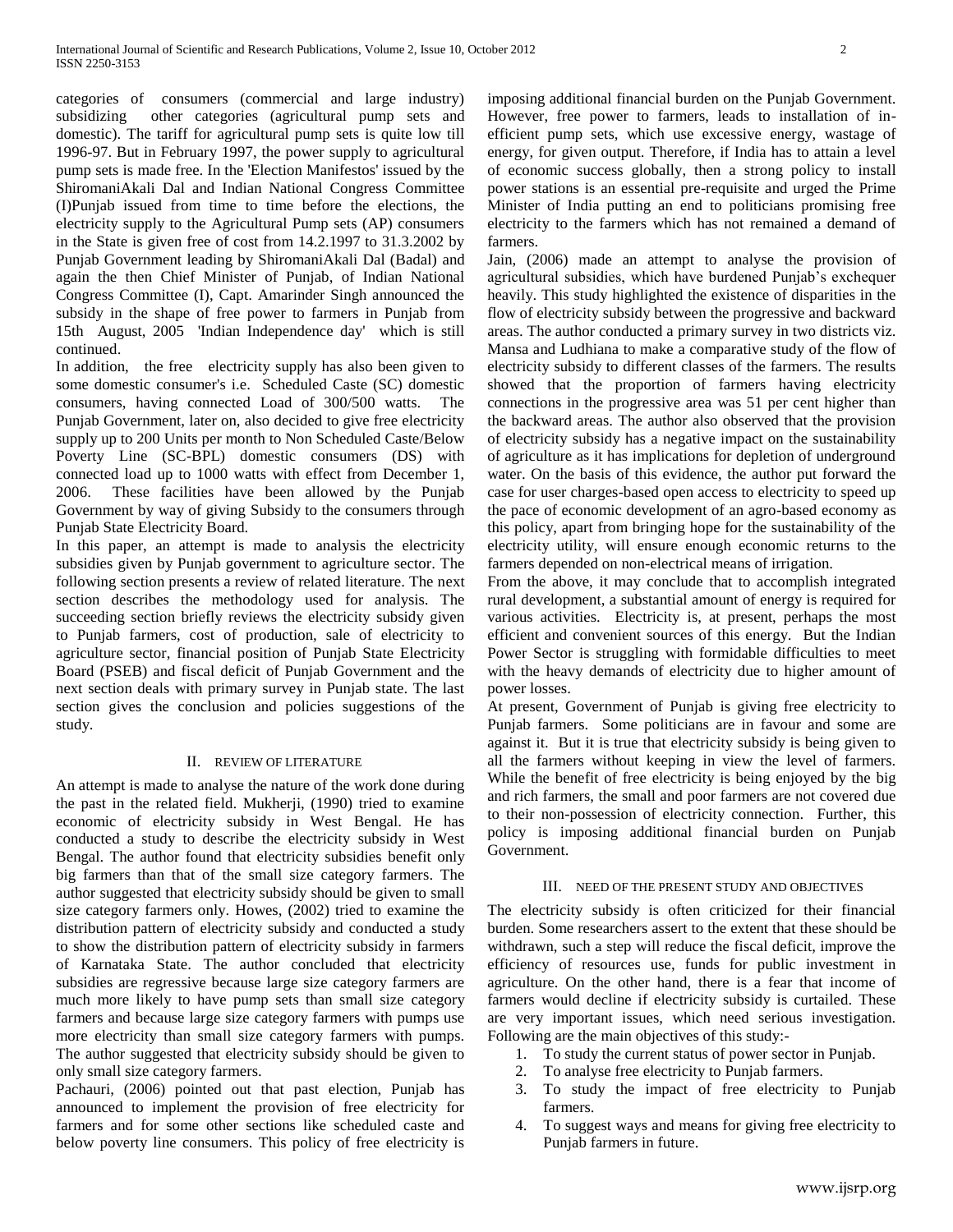#### IV. METHODOLOGY

The present study is based on primary as well as secondary data. The districts of Punjab have been divided into three regions on the basis of levels of agricultural productivity. Average productivity is estimated by aggregation of the output of ten major crops of the state for the year 2006-07. Keeping in view the differences in agro-climate conditions and to avoid the geographical contiguity of sampled districts, it is deemed fit to select Ludhiana from high productivity zone, Bathinda from medium productivity zone and Rupnagar from low productivity zone. There are six tehsils of Ludhiana, three tehsils of Bathindaand Rupnagar each. Following random sampling, one village from each tehsil is selected, thus twelve villages are selected from three districts. Sampled farmers have been divided into three categories on the basis of their farm size, small size category farmers are those who own land up to five acres, medium size category farmers own land between five to ten acres and large size category farmers own land above ten acres. A detailed questionnaire is prepared for collecting information about the agriculture subsidies. Standard statistical tools like chisquare, percentages have been used while carrying out tabular analysis.

In addition to primary data, secondary data is used in this study. The main sources of secondary data are Punjab State Electricity Board, Statistical Abstract of Punjab, Economic Survey of Punjab, Punjab Human Development Report, Punjab State Electricity Regulatory Commission etc.

## **Hypothesis and Statistical Method**

The hypothesis of the study is that "Punjab farmers are ready to pay bills if uninterrupted electricity supply is given to them". The hypothesis has been tested by using chi-square :-

Chi - square

\n
$$
= \frac{\sum (O_{ij} - E_{ij})^{2}}{E_{ij}}
$$
\nObserved frequency of the cell in ith row and jth column.

\n
$$
E_{ij}
$$
\nExpected frequency of the cell in ith row and jth column.

The degree of freedom is:-

d.f. =  $(c-1)$   $(r-1)$ 

c - The number of columns.

r - The number of rows.

## V. ELECTRICITY SUBSIDY IN PUNJAB STATE

Punjab State Electricity Board, which was constituted by the Government of Punjab in 1959 under the Electricity Act 1948, is a vertically integrated utility being responsible for generation, transmission and distribution of electricity within the State of Punjab. The majority of energy requirement of the state is met by generation at State's own three Thermal Plants, five Hydel Power Stations and State's share from Common Pool of Bhakra Beas Management Board (BBMB). Three Thermal Plants in Punjab are Guru Nanak Dev Thermal Plant (GNDTP) at Bathinda, Guru Gobind Singh Super Thermal Plant (GGSSTP) at Ropar and Guru Hargobind Thermal Plant (GHTP) at LehraMohabat. Five Hydel Power Stations are Shanan Power House at Joginder Nagar (HP), MukerianHydel Project in Hoshiarpur District, Anadpur Sahib Hydel Project in Ropar District, RanjitSagar Project, Micro Hydel Projects and Upper Bari Doaba Canal (UBDC) Hydel Project.

The distribution of free electricity to Punjab farmers during 1996-97 to 2010-11 is shown in the table 1. This table reveals that subsidy of electricity has increased from Rs. 404 crores in 1996-97 to Rs.1,219 crores in 1999-00 and further increased to Rs.3,487 crores in 2010-11.

| Subsidy<br>(Rs.<br>of<br>Amount |
|---------------------------------|
| Crores)                         |
| 404                             |
|                                 |
| 604                             |
| 928                             |
| 1,219                           |
| 1,462                           |
| 1,862                           |
| 1,386                           |
| 1,768.86                        |
| 2,159.84                        |
| 2,294.90                        |
| 2,804.94                        |
| 3,487                           |
|                                 |

Source:- PSPCL, Petition for Aggregates Revenue Requirement and Determination of Tariff for the FY 2011-12

## **Table 1: Distribution of Free Electricity to Punjab Farmers during 1996-97 to 2010-11**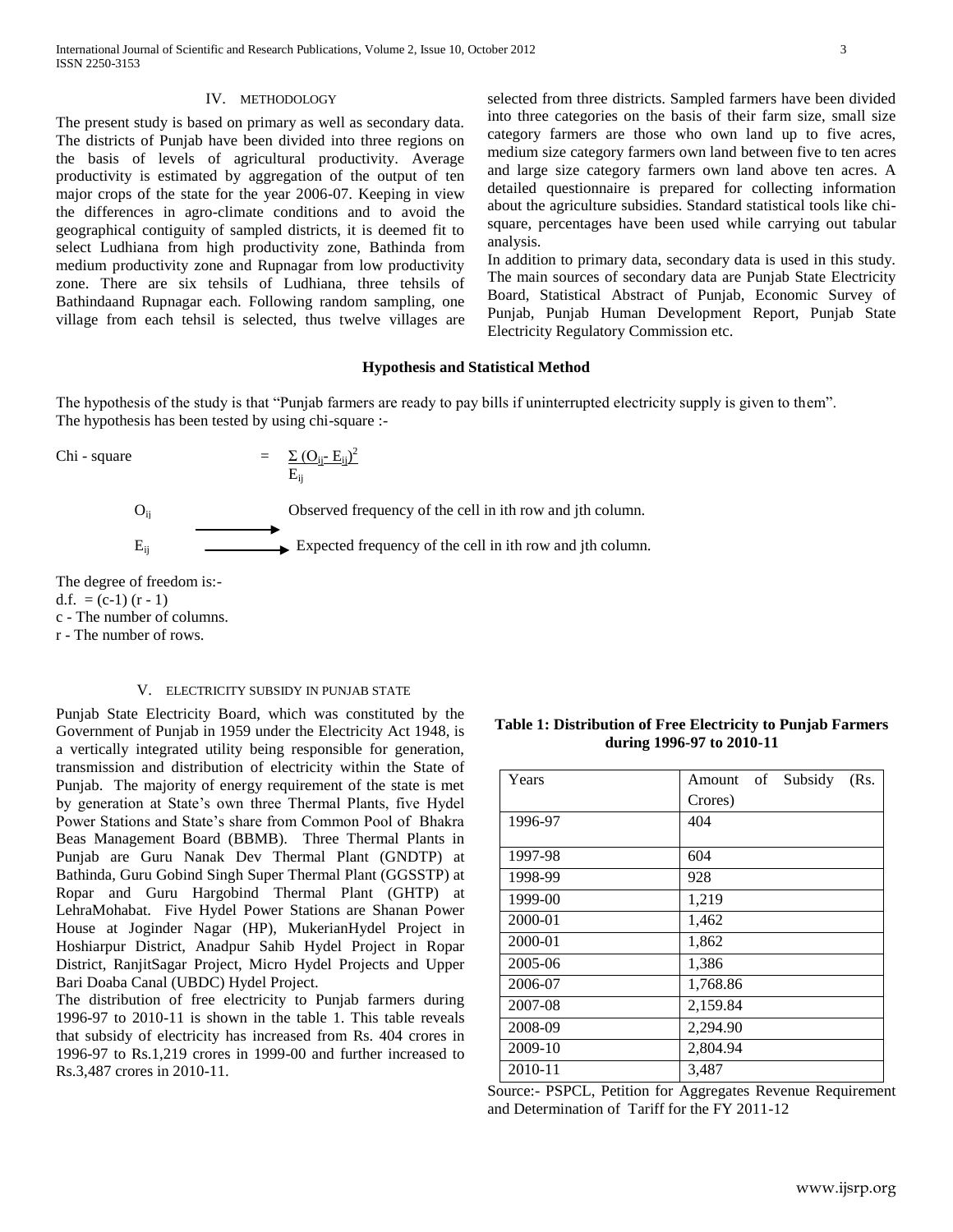As the year 2000-01 is compared to the year 1996-97, it is observed that this subsidy has increased by 3.62 times more and in 2010-11, this has risen up by 2.52 times more as compared to the year 2005-06.

## VI. FINANCIAL POSITION OF PUNJAB STATE ELECTRICITY BOARD

The Punjab State Electricity Board (PSEB) is a Commercial Organization. Therefore, it is necessary to discuss about the financial position of PSEB. In brief, as per data, the financial position of the Board is not up to the mark, mainly due to the reasons that on one side the PSEB is generating the electricity by spending huge money and on the other side, supplying the electricity on lower rate and even free of cost to some sections of consumers. In addition, to meet with the requirement of the consumers, after purchasing the electricity at higher rate, the same is being given to agriculture pump sets as well as other small domestic consumers on free of cost. The revenues gap of Punjab State Power Cooperation Limited during 1996-97 to 2010-11 is shown in the table 2. The revenue surplus has declined from Rs. 108 crores in 1996-97 to Rs. 49 crores in 1997-98 and further declined to Rs.4 crores in 1999-00.

## **Table 2: Revenue Gap of Punjab State Power Cooperation Limited during 1996-97 to 2010-11**

| Year    | Revenue Gap/ Surplus |
|---------|----------------------|
| 1996-97 | 108                  |
| 1997-98 | 49                   |
| 1998-99 | 51                   |
| 1999-00 | 4                    |
| 2000-01 | $-32$                |
| 2001-02 | $-31$                |
| 2002-03 | $-352.73$            |
| 2003-04 | $-164.9$             |
| 2004-05 | $-618.6$             |
| 2005-06 | 13                   |
| 2006-07 | $-1,92.3$            |
| 2007-08 | $-1,189.77$          |
| 2008-09 | $-1,366.45$          |
| 2009-10 | $-1,978.05$          |
| 2010-11 | $-5,427.72$          |
| 2011-12 | $-9,656.53$          |

Source:-PSPCL, Petition for Aggregates Revenue Requirement and Determination of Tariff for the FY 2011-12.

The revenue gap has increased from Rs. 32 crores in 2000-01 to Rs.352.73 crores in 2002-03 and further increased to Rs.9, 656.53 crores in 2011-12.

## VII. COST OF GENERATING POWER IN PUNJAB STATE

PSEB is producing the electricity by spending huge amount of money as well as due to higher demand of electricity, also purchasing the power from other traders. The average cost of power as well as purchasing cost from traders during 2006-07 to 2009-10 is shown in the table 3. This table indicates that generation as well as purchasing cost is increasing throughout the study period. Average generation cost has increased from Rs.3.39 per unit in 2006-07 to Rs.3.67 per unit in 2008-09 and further increased to Rs.4.01 per unit, whereas average purchasing cost increased from Rs.4.85 per unit in 2006-07 to 6.21 per unit in 2008-09 and further increased to Rs.7.33 per unit in 2009-10.

**Table 3: Average Cost of Power Generation and Average Cost of Power Purchaseduring 2006-07 to 2009-10**

| Years   | Average<br>Generation<br>cost<br>per unit (In Rs.) | Average<br>Purchase cost<br>per unit from<br><b>Traders</b><br>(In Rs.) |
|---------|----------------------------------------------------|-------------------------------------------------------------------------|
| 2006-07 | 3.39                                               | 4.85                                                                    |
| 2007-08 | 3.53                                               | 5.74                                                                    |
| 2008-09 | 3.67                                               | 6.21                                                                    |
| 2009-10 | 4.01                                               | 7.33                                                                    |

Source: PSPCL, Petition for Aggregates Revenue Requirement and Determination of tariff for the FY 2011-12.

It is observed that the cost of purchasing power is higher than that of generation of electricity. The purchasing cost is near about two times as compared to generation cost during 2007-08 to 2009-10.

#### VIII. DISTRIBUTION OF ELECTRICITY TO PUNJABFARMERS

PSPCL is providing the electricity to various categories like industrial, agriculture, domestic etc. It is economically important to find out the percentage share of agriculture sector in total sale of electricity. Total sale of electricity and sale to agriculture pump sets during 2007-08 to 2011-12 is shown in the table 4. In 2007-08, total sale is 31540 Million Units (MU), out of which 9537 MU sold to agriculture pump sets, whereas in 2010-11, total sale is 33432 MU out of which 10989 MU sold to agriculture pump sets.

**Table 4: Distribution ofEnergy according to sale to Agriculture Pump Sets during 2007-08 to 2011-12**

| Sr.<br>No. | <b>Particulars</b> | 2007-08         | 2008-09 | 2009-10 | 2010-11 | 2011-12 |
|------------|--------------------|-----------------|---------|---------|---------|---------|
| . .        | Total<br>(in MUs). | sale   $31,540$ | 33,315  | 32,350  | 33,432  | 36,165  |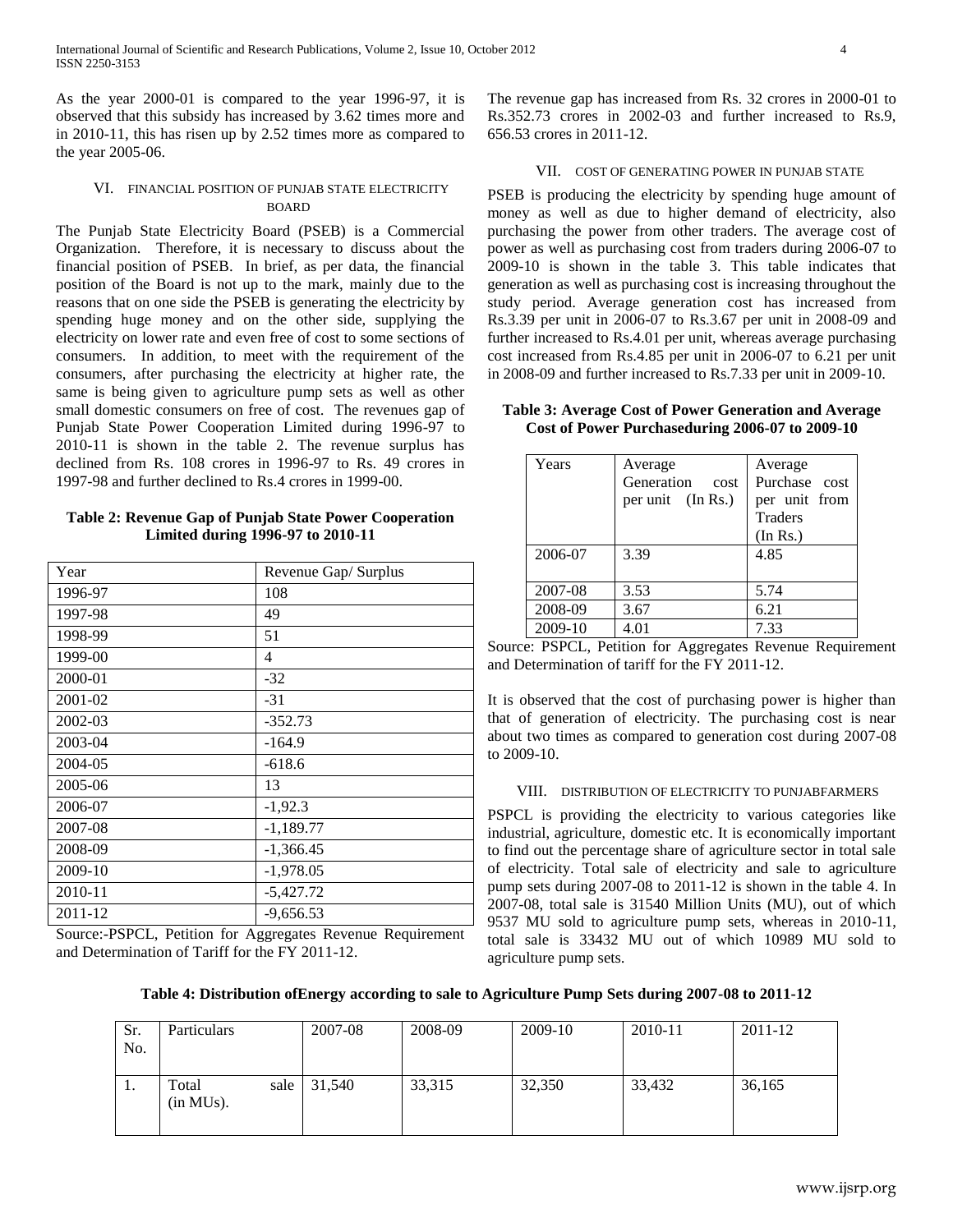| ٠. | Energy<br>sales<br>to<br>agriculture<br>consumers<br>(in MUs). | 9,537<br>(30.24) | 10,014<br>(30.06) | 10,505<br>(32.47) | 10,898<br>(32.6) | 12,253<br>(33.88) |
|----|----------------------------------------------------------------|------------------|-------------------|-------------------|------------------|-------------------|
|    |                                                                |                  |                   |                   |                  |                   |

Source: PSPCL, Petition for Aggregates Revenue Requirement and Determination of Tariff for the FY 2011-12. Percentage share is shown in parentheses.

The above table reveals that the percentage share of sale of electricity to agriculture pump sets has increased from 30.24 in 2007-08 to 32.47 in 2009-10 and further increased to 33.88 in 2011-12.

#### IX. FINANCIAL POSITION OF STATE GOVERNMENT

At present, Government of Punjab is giving various schemes to the people of the State. The main reason is to improve the living standard of the People, whereas the financial status of Government of Punjab, it is not up to mark. Government of Punjab is in revenue deficit from 1996. The financial position of Punjab State government during 1996-97 to 2010-11 is shown in the table 5. The fiscal deficit of Punjab government has increased from Rs.1, 464.68 crores in 1996-97 to Rs. 4,383.58 crores in 2006-07 and further increased to Rs. 6,690.45 crores in 2008-09, whereas subsidy to agriculture sector has also increased from Rs.404 crores in 1996-97 to Rs.2, 159.84 crores in 2007-08 and further increased to Rs.3,487crores in 2010-11.

| Years   | Fiscal Deficit (Rs. Crores) | Electricity<br>subsidy(Rs.Crores) | Percentage<br>share<br>οf<br>electricity subsidy in Fiscal<br>deficit |
|---------|-----------------------------|-----------------------------------|-----------------------------------------------------------------------|
| 1996-97 | 1,464.68                    | 404                               | 27.58                                                                 |
| 2005-06 | 2,653.97                    | 1,386                             | 52.22                                                                 |
| 2006-07 | 4,383.58                    | 1,768.86                          | 40.35                                                                 |
| 2007-08 | 4,603.843                   | 2,159.84                          | 46.91                                                                 |
| 2008-09 | 6,690.45                    | 2,294.9                           | 34.30                                                                 |
| 2009-10 | NA.                         | 2,804.96                          |                                                                       |
| 2010-11 | <b>NA</b>                   | 3,487                             |                                                                       |

## **Table 5: Financial Position of Punjab state government during 1996-97 to 2010-11**

Source: - (1) PSPCL, Petition for Aggregates Revenue Requirement and Determination of Tariff for the FY 2011-12. (2) Government of Punjab, Economic survey, various years.

The percentage share of subsidy in fiscal deficit has increased from 27.58 in 1996-97 to 52.22 in 2005-06 and declined to 40.35 in 2006-07 and increased to 46.91 in 2007-08.

#### X. IMPACT OF ELECTRICITY SUBSIDY ON PUNJAB FARMERS

Punjab Government is giving the free electricity to Punjab farmers through Punjab state electricity Board. It is important to find out the impact of this subsidy on farmers, then a primary survey is conducted in three districts of the same state. The distribution of farmers according to their income from agriculture

per year is shown in the table 6. Out of total 235 farmers, 18.30 per cent are getting less than two lakhs, 25.96 per cent between two lakhs to three lakhs, 22.13 per cent between three lakhs to four lakhs and 33.62 per cent more than four lakhs. Majority (51.19 per cent) of small farmers are earning less than two lakhs, 48.48 per cent of medium farmers between 3 lakhs to four lakhs, whereas most (33.62 per cent) of large farmers above four lakhs income from agriculture sector.

| Table 6: Distribution of Farmers in Punjab according to their Income |
|----------------------------------------------------------------------|
|----------------------------------------------------------------------|

| Income Level    | Small   | Medium  | Large  | Total   |
|-----------------|---------|---------|--------|---------|
| Less than 2 Lac | 43      | v       | U      | 43      |
|                 | (51.19) | (0.00)  | (0.00) | (18.30) |
| $2-3$ Lac       | 39      | 22      | O      | 61      |
|                 | (46.43) | (22.22) | (0.00) | (25.96) |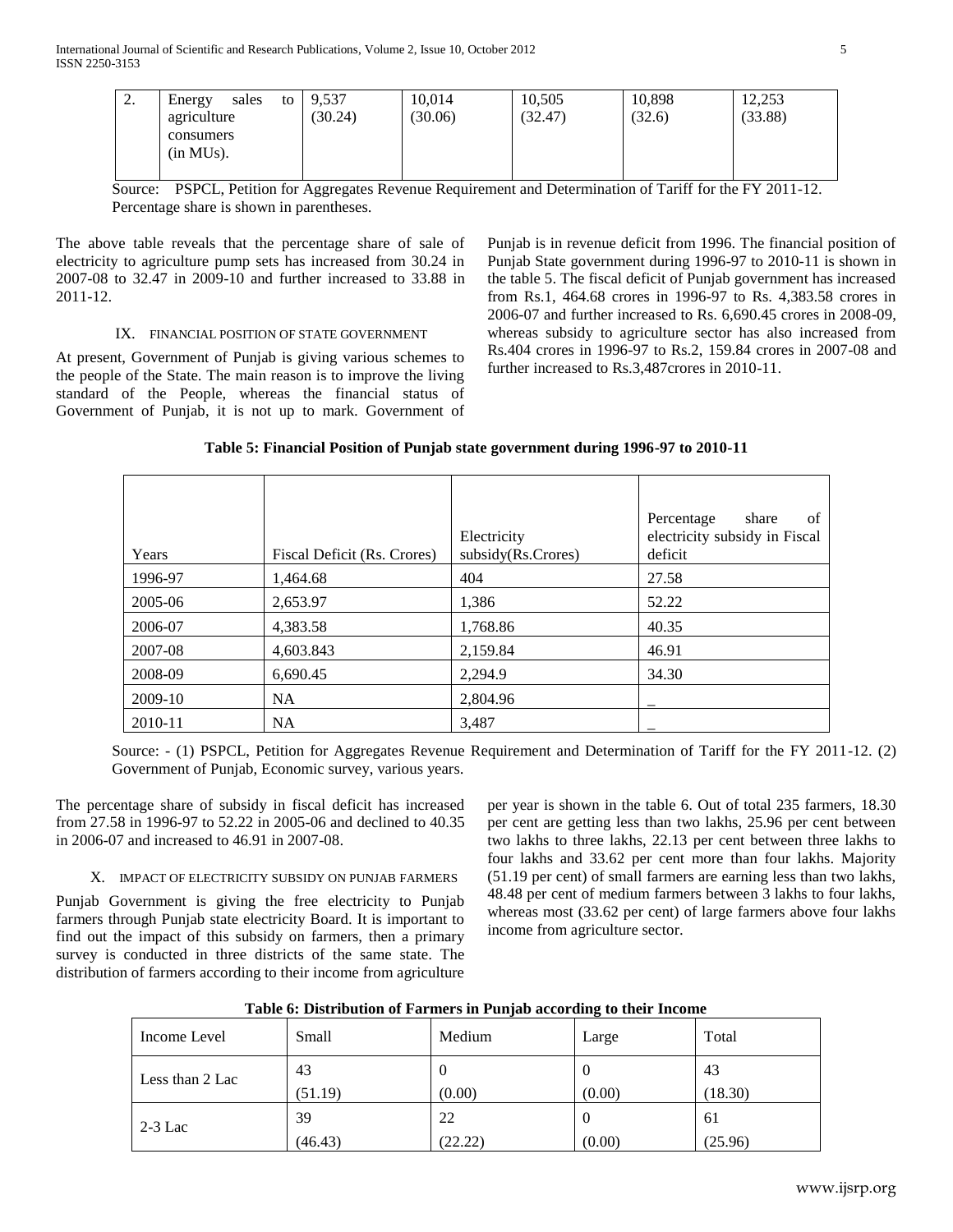| $3-4$ Lac   | 2        | 48      | $\overline{c}$ | 52      |
|-------------|----------|---------|----------------|---------|
|             | (2.38)   | (48.48) | (3.85)         | (22.13) |
| Above 4 Lac | $\theta$ | 29      | 50             | 79      |
|             | (0.00)   | (29.29) | (96.15)        | (33.62) |
| Total       | 84       | 99      | 52             | 235     |
|             | (100)    | (100)   | (100)          | (100)   |

Source: - Field Survey, 2010-11.

Percentage share is shown in parentheses.

At present farmers are using various types of sources for irrigating their crops. Table 7 shows the distribution of farmers according to use of source of water to crops. This table revels that the majority i.e. 58.72 per cent of total farmers are using submersible as well as diesel pump sets, 27.66 per cent are using submersible, diesel pump sets and water canal, 8.09 per cent used submersible and canal water, 3.83 per cent has only submersible pump sets and only 1.70 per cent are using mono-block pump sets. This table reveals that maximum number (57.14 per cent) of small size category farmers, 57.58 per cent of medium and 63.46 per cent of large size category farmers are using submersible as well as diesel pump sets.

## **Table 7: Distribution of Farmers according to Use of Source of Water to Crops**

| Particulars                                                 | Small   | Medium   | Large    | Total          |
|-------------------------------------------------------------|---------|----------|----------|----------------|
| Mono Block Pump set                                         | 4       | $\Omega$ | $\Omega$ | $\overline{4}$ |
|                                                             | (4.76)  | (0.00)   | (0.0)0   | (1.70)         |
| Submersible Pump set                                        | 9       | $\theta$ | $\Omega$ | 9              |
|                                                             | (10.71) | (0.00)   | (0.00)   | (3.83)         |
| Submersible Pump set and diesel                             | 48      | 57       | 33       | 138            |
| Pump set                                                    | (57.14) | (57.58)  | (63.46)  | (58.72)        |
| Submersible Pump set and water                              | 11      | 8        | $\Omega$ | 19             |
| canal                                                       | (13.10) | (8.08)   | (0.00)   | (8.09)         |
| diesel<br>Submersible Pump set,<br>Pump set and water canal | 12.00   | 34.00    | 19.00    | 65             |
|                                                             | (14.29) | (34.34)  | (36.54)  | (27.66)        |
| Total                                                       | 84      | 99       | 52       | 235            |
|                                                             | (100)   | (100)    | (100)    | (100)          |

Source: Field Survey 2010-11

Note: Percentages are shown in parentheses

Submersible pump sets are very useful for irrigation purposes, the reason is that it produces more water than that of other pump sets. It is observed that few farmers (10.7 per cent) having less than 2 acres of land are using mono-block pump sets as they are unable to afford the expenditure of submersible as well as diesel pump sets due to the low income level.

During survey it is found that maximum numbers of farmers are using diesel pump sets for irrigating the crops. Large size category farmers are spending more on diesel pump sets as compared to small and medium size category farmers. The main reason behind it, is poor supply of electricity to agriculture pump sets. Comparing the diesel cost with the electricity charges even if the subsidy is withdrawn by Punjab Government, it is found that that of the diesel cost is higher than electricity charges (flat rate). The farmers are ready to pay the bills for electricity, at the condition that supply of electricity should be regular. Table 8 reveals that out of 235 total sampled farmers 172 farmers are ready to pay bills, whereas 63 farmers are against of bills.

To test the Hypothesis, chi-square test is applied.

## **Table 8: Farmers Ready to Pay Bills if Electricity is Given Uninterrupted**

| <b>Particulars</b>                 | Small | Medium | Large | Total |
|------------------------------------|-------|--------|-------|-------|
| Those who do not 57<br>want to pay |       | 75     |       | 172   |